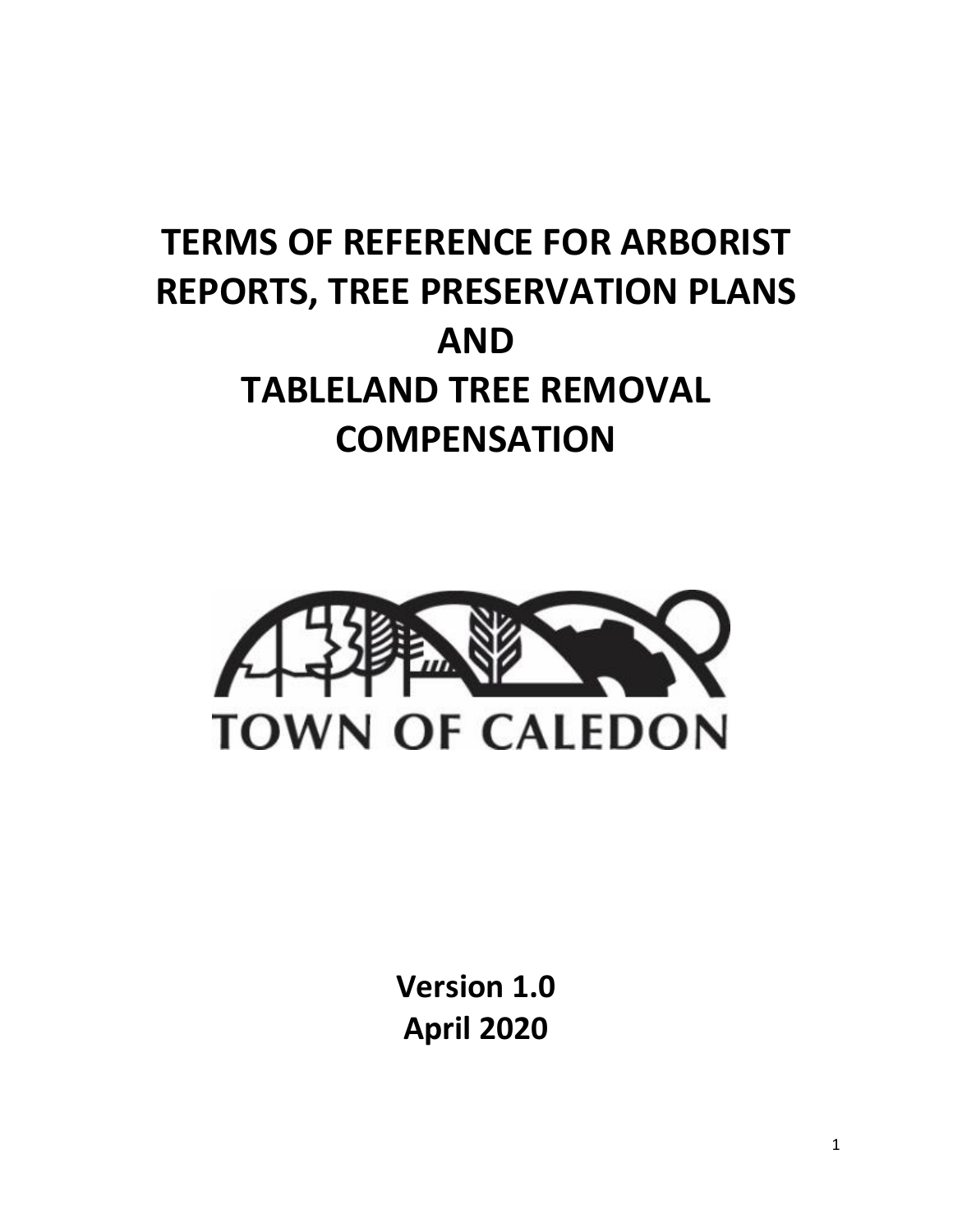# **Terms of Reference for Arborist Reports and Tree Preservation Plans**

# **Objective:**

An Arborist Report and Tree Preservation Plan is required to determine any potential effects or impacts of the proposed development on existing vegetation and to ensure that the proposed work conforms to regulatory standards.

This document is to be read in conjunction with:

- 1. Town of Caledon and Region of Peel Official Plan policies
- 2. Town of Caledon Development Standards Manual (Version 5.0, 2019)
- 3. Town of Caledon standard development details and notes
- 4. Town of Caledon Comprehensive Town-Wide Design Guidelines (November 2017)
- 5. Town of Caledon Site Plan Control Manual Information Package (August 2019)
- 6. Town of Caledon Site Plan Control Manual Submission Package (August 2019)
- 7. Town of Caledon Woodland Conservation By-law 2000-100
- 8. any applicable Conservation Authority standards and guidelines
- 9. Niagara Escarpment Commission standards and guidelines
- 10. Oak Ridge Moraine standards and guidelines
- 11. Canadian Species at Risk Act
- 12. The Ontario Endangered Species Act
- 13. Ministry of Natural Resources and Forestry (MNRF) Butternut Tree Registration Guide
- 14. Region of Peel standards and guidelines.

# **When Obligated:**

In reference to the Town of Caledon's Official Plan Section 6.2.1.6.2, a Vegetation Analysis/Tree Preservation\* Plan shall be submitted as part of a complete application for an Official Plan Amendment, Zoning By-law amendment, Plan of Subdivision, Site Plan Applications, Plan of Condominium, Consent and all other development streams.

\* A Vegetation Analysis/Tree Preservation Plan shall be implemented though an Arborist Report as detailed below.

# **Certified Professional/ Qualifications:**

Arborist Reports, Tree Inventories and Tree Preservation Plans shall be prepared by a Certified ISA Arborist in good standing with the International Society of Arboriculture (ISA) or a Registered Professional Forester (RPF) in good standing registered in the province of Ontario.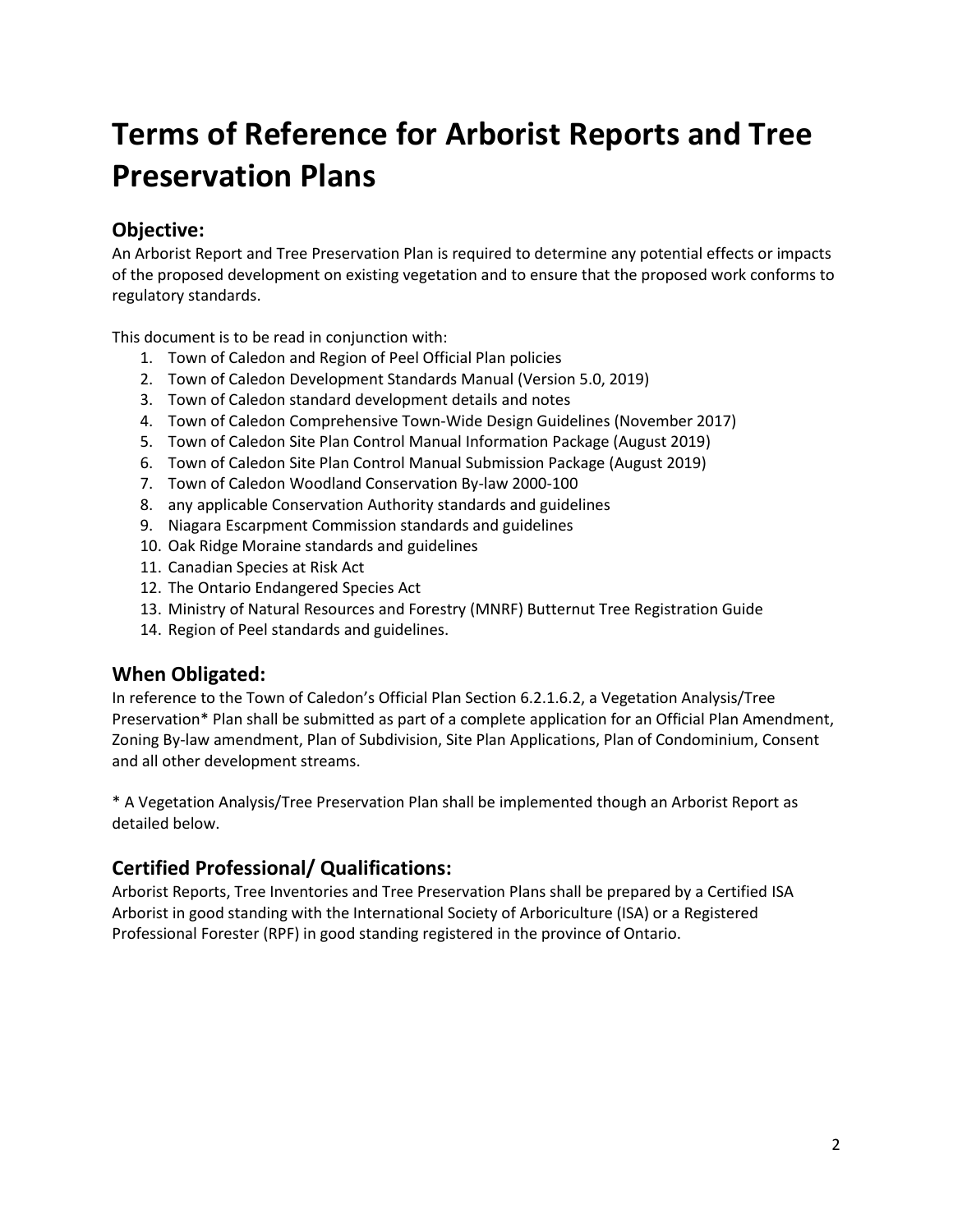# **Arborist Report Contents:**

The Arborist Report must be prepared in digital format and shall contain at minimum, the following:

#### **1) Title page including:**

- Civic address of the subject property.
- Applicants name.
- Development application number.
- Author name, title and company name.
- Dates in which site visit(s) were conducted
- Date the report was prepared.

#### **2) Scope of the Report including:**

- A description of the project type such as subdivision, site plan, plan of condominium, rezoning, etc.
- A description or summary of the number of existing trees located on the private subject property, Town property, adjacent properties affected by any portion of the proposed development or lands associated with the development, and any tree(s) along shared lot lines.

#### **3) Comments including:**

- Site condition and tree condition including canopy size.
- Mitigation and preservation procedures such as compaction alleviation techniques, root exploration or pruning methods, tree protection/hoarding measures, etc.
- Proposed tree work requirements.
- Species at risk observed such as Juglans cinerea (Butternut), etc.

#### **4) Summary of Conclusions including**:

- Number of trees proposed for injury or removal.
- A list of signed consent letter(s) that will be required by the adjacent property owner(s) for any trees of ownership or shared that are proposed for injury or removal.
- Replacement tree requirements and recommendations at a compensation rate as determined by the Town.

#### **5) Photos including:**

- Aerial photo of site and abutting properties.
- Overall site photos.
- Inventoried trees both proposed for removal and to be preserved.
- Validation of DBH that Diameter at Breast Height was used 1.4m above ground of all inventoried trees.
- Any hazardous trees or conditions on site along with any pre-existing damage or previously hazardous trees.
- Areas of interest.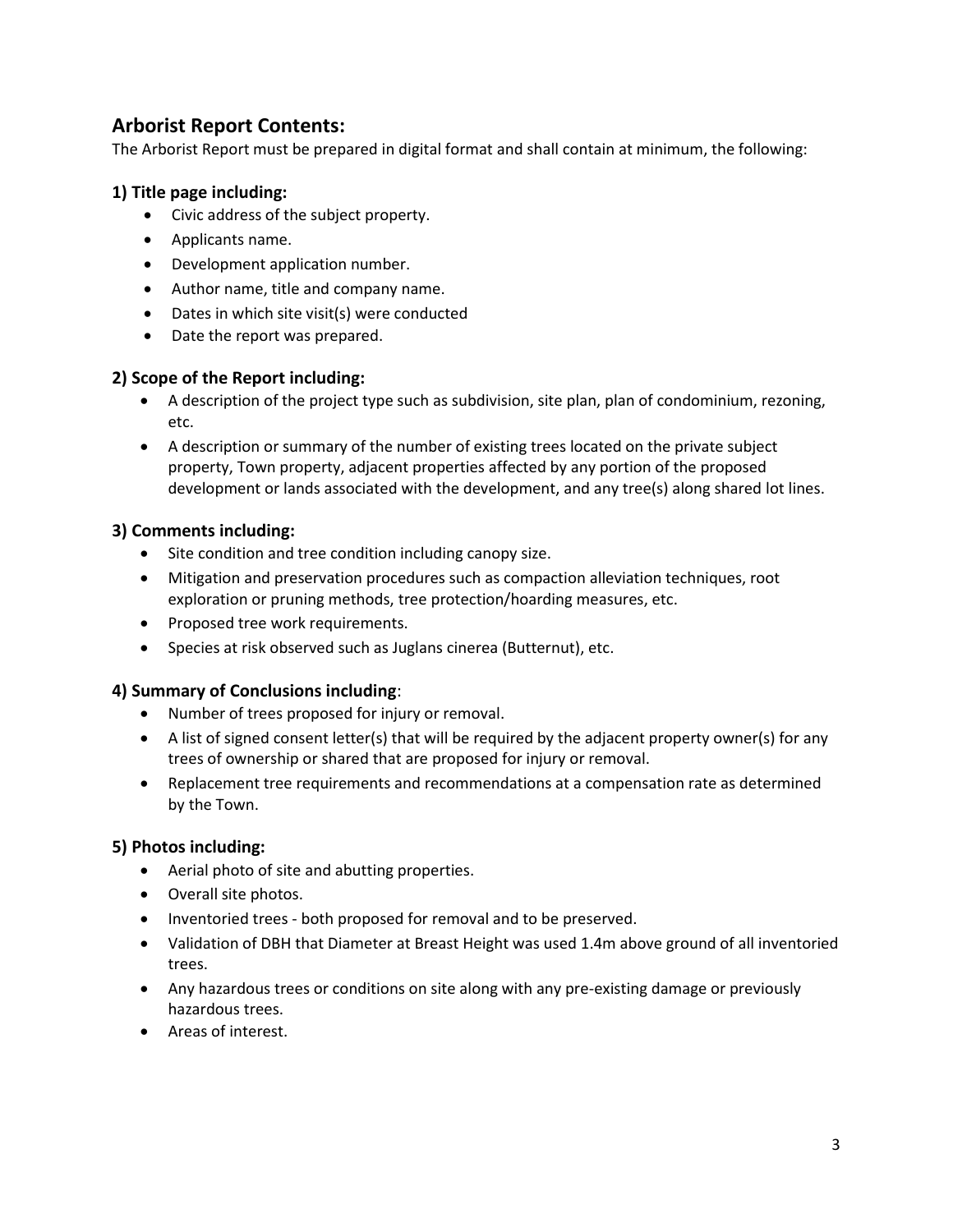# **Tree Inventory/Survey:**

The Tree Inventory shall contain a summary chart prepared using a computer program such as Microsoft Excel or an equivalent and formatted as a PDF. The Tree Inventory shall be illustrated in chart form and is to be included in the Arborist Report and on the Tree Preservation Plan.

The Tree Inventory shall contain (but is not limited to) the following:

- All trees on the subject property which are **10cm** in diameter at breast height (DBH) and greater.
- All trees outside of the subject property on adjacent private land, within 6m of the abutting property lines which are **10cm** (DBH), in diameter and greater.
- All trees outside of the subject property which are on Town property, within 6m of the abutting property lines which are **10cm** (DBH), in diameter and greater.
- Any large groupings of trees that are under **10cm** (DBH) may be include as one item in the chart showing the general size ranges and species.
- Tree identification number, corresponding with the Arborist Report and Tree Preservation Plan. Onsite tree tagging is a requirement.
- Species Variety and Cultivar Name in both common and botanical forms.
- Size Diameter at Breast Height (DBH) as measured 1.4m from undisturbed existing grade directly beside the base of the tree trunk. If the tree is located on a slope, the distance shall be measured from the lowest undisturbed existing grade.
- Health, Structure, and Overall Condition ratings to be used are good, fair, poor, and dead.
- Size of the canopy, measured in meters from the trunk of the tree. If the canopy is an irregular shape the minimum and maximum distances from the base of the tree shall be included.
- Ownership of the tree private, neighbour, Town or shared.
- Proposed action preserve, protect or remove.
- Site Comments included bark, cavity, hanger, dead limb, etc.
- Preservation Comments including root exploration, pruning using air spade or hydro vac, etc.

# **Tree Preservation Plan**

The Tree Preservation Plan shall be prepared using AutoCAD or an equivalent computer aided design program and formatted as a PDF. Drawings are to be in 24"x36" or ARCH D minimum sizing layout to a metric scale no smaller than 1:500. The drawings shall contain at minimum the following:

- Title block including: North arrow, key plan, project name, owner, project address, application number, date, revision number (to match arborist report date), author of drawing (prepared by).
- The entire plan shall be overlaid on a current property survey developed by a certified Ontario Land Surveyor (OLS) with the existing buildings and site works plus the proposed development application illustrated for reference. Surveys used for base information will be considered valid for a period of 2 years or when changes have been made to the site (whichever comes first).
- The locations of candidate trees shall be recorded in the field using GPS technology with a typical accuracy of 30cm. Where existing trees are located within the vicinity of the property boundary, any applicable property lines must be accurately survey on site by a certified Ontario Land Surveyor (OLS) so that tree location and ownership can be verified accordingly prior to final approval by the Town.
- All inventoried trees corresponding to the Tree Inventory & Arborist Report clearly noted and numbered on the plan.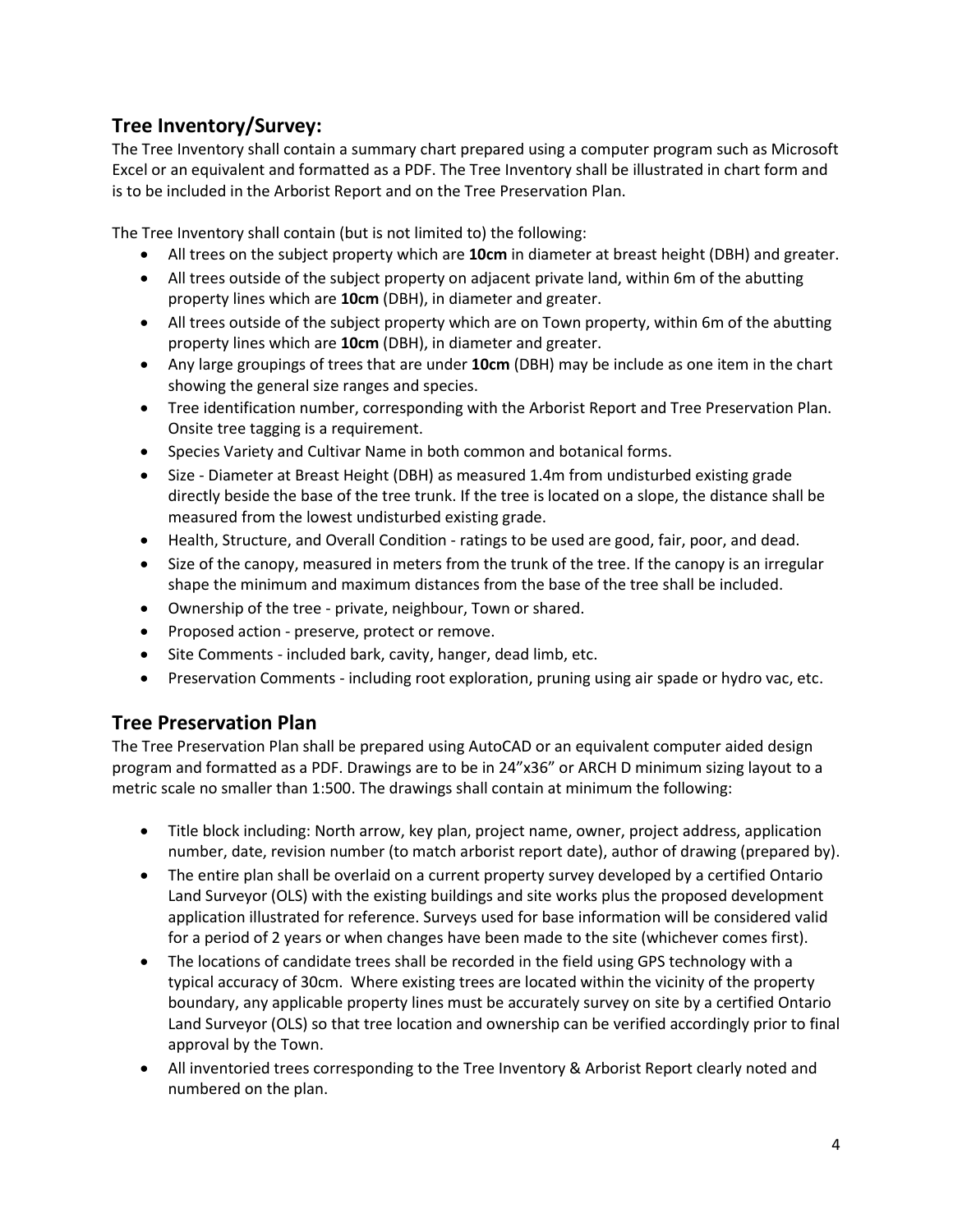- Tree canopies illustrated graphically corresponding to canopy sizes identified in the Tree Inventory.
- All Tree Preservation Zones (TPZ) as per Town Standard 606.
- All trees to be preserved to be shown in a solid line. Trees proposed for removal to be shown in a dashed line and/or clearly marked with a red "X" on the plan.
- All tree protection methods such as tree protection fencing or root exploration trenches illustrated on the plan and corresponding graphics illustrated in the legend.
- A legend which clearly identifies all symbols, line types and line weights used on the plan.
- Town standard tree preservation detail 606 available at: <https://www.caledon.ca/en/townhall/resources/Fencing-Standards.pdf>
- Town standard tree preservation notes 710 & 711 available at: <https://www.caledon.ca/en/townhall/resources/Open-Space-Design-Standards.pdf>

#### **Development Properties where no trees are affected:**

In the event that the proposed site to be developed or a portion of the site undergoing development does not contain any existing trees, a letter shall be submitted to the Town of Caledon by the certified ISA or RPF professional confirming the information accordingly. The letter shall include the certified professional's signature and membership number.

# **Properties with Environmental Easements:**

The following information refers to residential lots that contain an environmental easement as a result of existing trees that were to be retained during the subdivision approval process.

• The easement outlines that any dead, dying and/or hazardous tree removal may be permitted to the Owner by the Town, provided that an arborist report is submitted to the Town by the Owner by an ISA of RPF certified professional. The arborist report is to follow the guidelines set within this document. Any proposed removals are subject to tree compensation requirement as outlined in the Town's Tableland Tree Removal Compensation.

# **General Notes to be added to the Report:**

- During construction and prior to final approval by the Town, the consulting Arborist along with appropriate Town staff shall intermittently inspect the entire site. Any noted hazardous trees must be identified and removed prior to Assumption or earlier if deemed hazardous at the sole cost of the Owner/Applicant. Any records of maintenance or removals are to be submitted to the Town.
- Compensation will be required for all tree removals at a rate as determined by the Town's Tableland Tree Removal Compensation. Tree compensation planting will be in addition to the standard required planting. In the event tree compensation cannot be accommodated for in the planting design, financial compensation shall be collected at a rate (per tree) as determined by the Town. Based on the compensation ratio, (insert number) replacement trees are required to compensate for the removal of trees on the subject property.
- Removals should occur outside of the breeding bird season (April 1- August 1). If this is not possible, clearance with an ecologist should occur prior to construction to ensure no loss of bird nest, egg or unfledged young.
- Any trees located on the property line or on the adjacent property that are proposed to be removed, pruned or injured, will require written consent from the adjacent landowner. All correspondence is to be forwarded to the Town prior to any removals.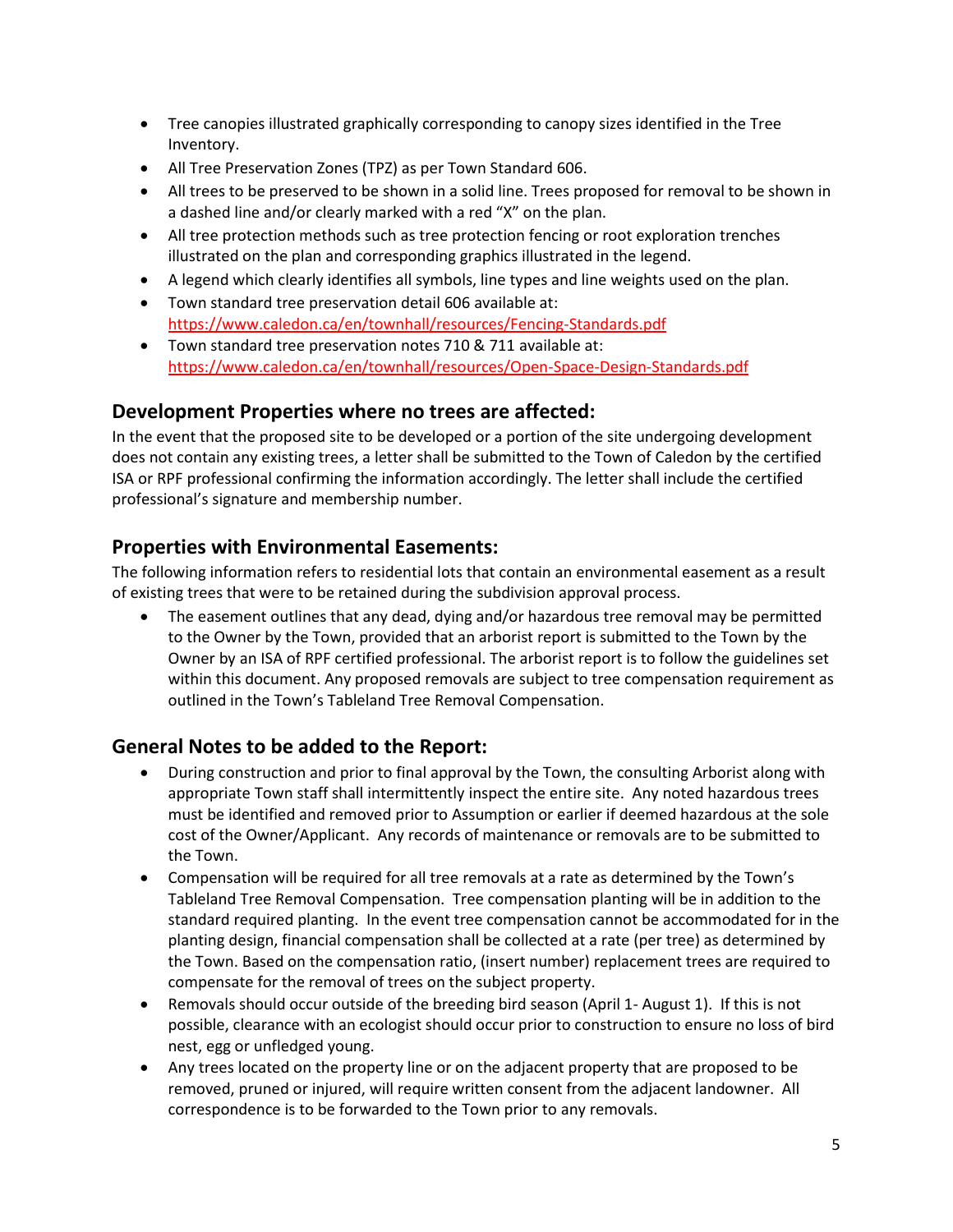- Minor grading works may be permitted at the edge of the preservation zone as required to correct localized grading issues adjacent to the proposed development at the discretion of the Town. This work is to be undertaken under the supervision of the consulting Arborist. The consulting Arborist is to verify in writing to the Town, confirming that the work has been completed as per the approved design using best arboricultural practices.
- Areas within the tree protection zone shall remain undisturbed for the duration of site construction and shall not be used for the storage of excavated fill, building/construction material, structures or equipment.
- The limit of tree protection hoarding shall be confirmed in the field by the consulting arborist, Town staff and conservation authority (if applicable). The Owner/Applicant shall be responsible for ongoing maintenance and repairs to tree protection fencing to the satisfaction of the Town, until final approval by the Town and conservation authority (if applicable). The Owner/Applicant shall not remove and not cause or permit any tree preservation fencing to be removed without the approval of the Town and conservation authority (if applicable).

# **Tableland Tree Removal Compensation**

# **Introduction:**

The information below is provided in relation to the removals of existing healthy trees within the Tableland areas for all Town of Caledon development applications. Tree removals and compensation will be determined by an Arborist Report.

# **Compensation:**

Compensation for tree removals shall be determined based on the diameter at breast height (dbh) as follows:

| Diameter at Breast Height (cm) | <b>Compensation Ratio</b> |
|--------------------------------|---------------------------|
| $10$                           | Not Applicable            |
| $10 - 20$                      | 1:1                       |
| $21 - 35$                      | 2:1                       |
| 36-50                          | 3:1                       |
| $51 - 65$                      | 4:1                       |
| >65                            | 5:1                       |

To be considered compensation, the proposed new trees shall exceed the existing planting standards as currently outlined in the Section 2.3 of the Development Standards Manual Version 5.0, 2019. Compensation trees shall be identified on the landscape drawings and shall also be listed on a separate plant list accordingly, unless otherwise directed by Town staff.

Table land compensation trees may be proposed within the conservation authority owned or regulated areas at the discretion of the jurisdictional conservation authority and the Town.